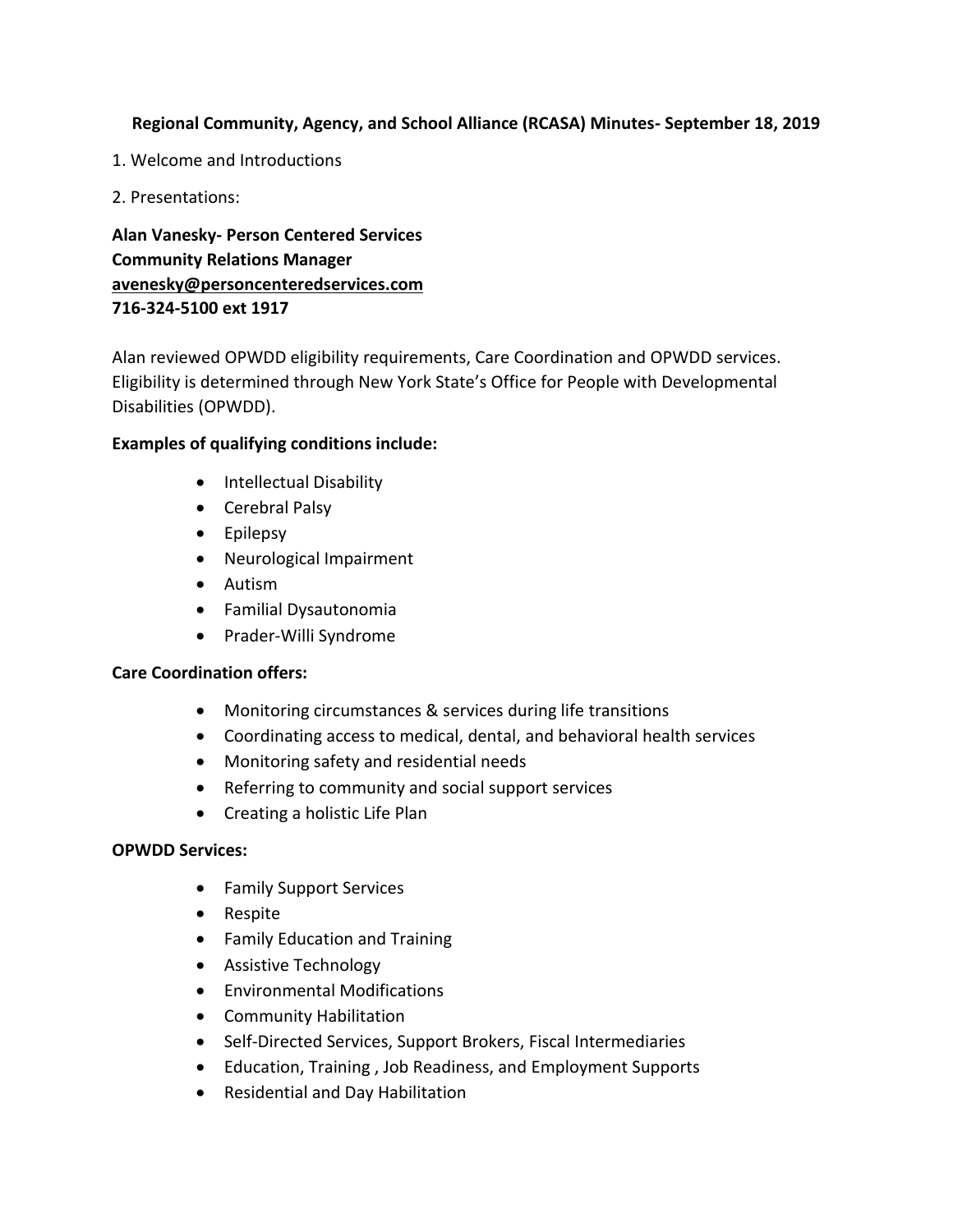Alan reviewed feedback from changes since move from Medicaid Service Coordination to Care Coordination from teachers and school psychologists.

There is a less of a shift in Care Coordinators/plans. Less changes for families (are not jumping to different agencies).

There are more specialists under one roof. Easier to connect students and families through one point contact.

## **Update on Intake and Enrollment**

PCS partnered with UB to improve internal function. There is a customized referral process.

There is a dedicated intake phone line, fillable forms, full packets, and mobile staff.

### **Care Coordination Updates:**

There are new staff positions dedicated to minimize disruption in services. Ex: There is a care coordinator to assist to cover for staff leaves or to help when an individual in crisis to help with applications etc.

PCS Clinical services assists with complex medical and behavioral needs. Contracts with providers.

## **Person Centered Services Customer Service number: 888-977-7030**

### **Intake phone number: 855-208-3533**

**Sarah Wolf- ACCES-VR Senior VR Counselor Transition and Youth Services Sarah.Wolf@nysed.gov 716-848-8054**

Sarah mentioned extra support to get students ready for ACCES-VR. Sometimes students may benefit for other services such as Pre-vocational services before going through ACCES-VR. When planning for transition services, ACCES-VR does not provide a denial letter. She mentioned that vocational assessments can take up to 18 months.

ACCES-VR would like student applications two years before they exit school.

Sarah discussed services provided by ACCES-VR. There are still training services through Pre Employment Transition Services (Pre-ETS), offered through school districts through the Steps to Work program. This program is for students who are age 14 and/or more than two years prior to anticipated exit from high school. Services are provided by local agencies. This program can also assist with work place readiness, interview prep, how to apply for jobs.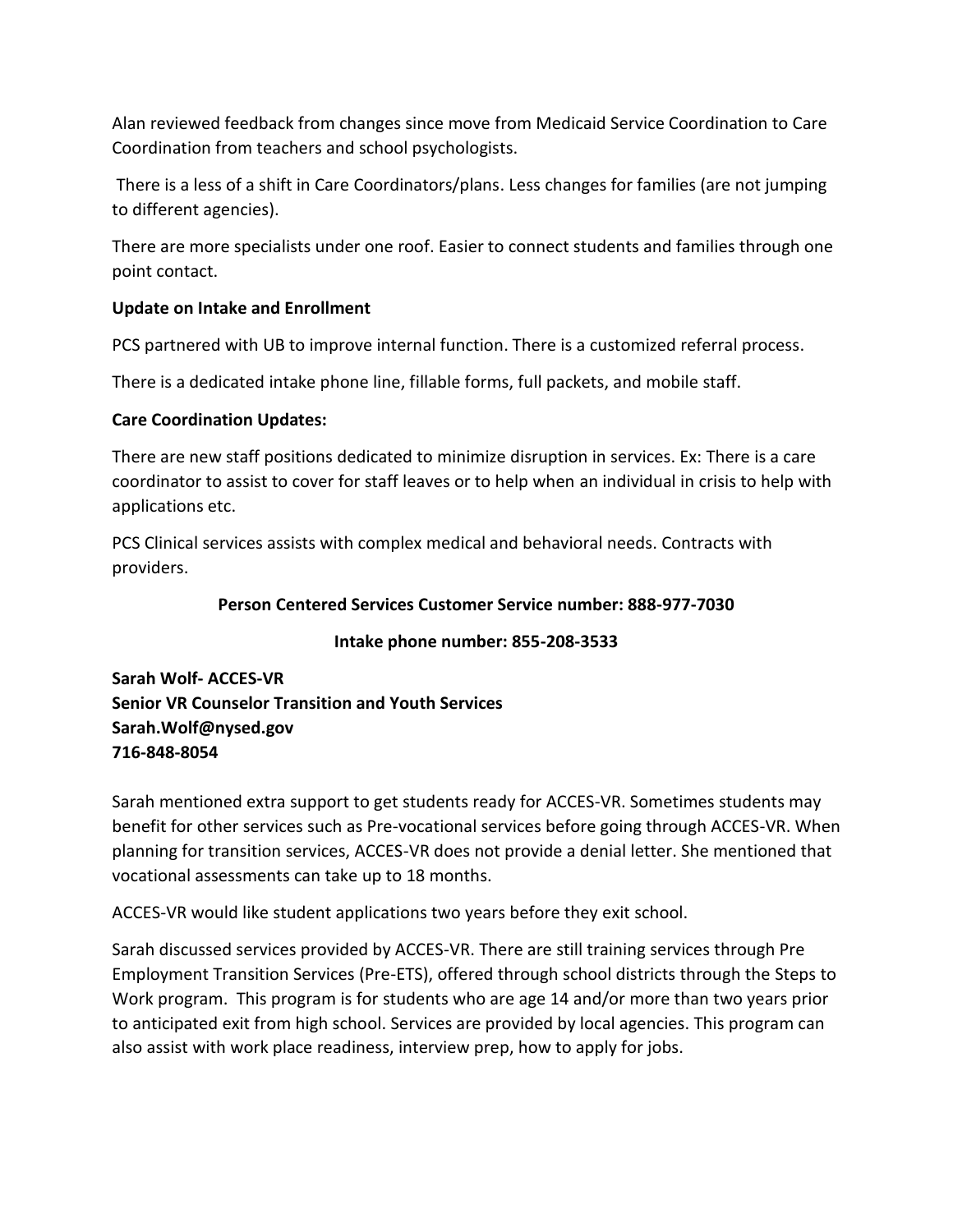Self-advocacy is also addressed to help students understand, advocate for themselves, and who and how to disclose information to.

Steps to Work is an after school program, which usually starts Jan through Feb. Then agencies place students in jobs over the summer.

There will be a new Pre Employment Program for grant 14-15 year olds, for individuals in Niagara and Erie County. This service will be provided through community providers. There will be more news to come.

## **ACCES-VR proposed changes**-

Sarah discussed several changes to services. Driver training- will require a financial need review and be based on economic need. Driver evaluation and training will only be provided in conjunction with another ACCES-VR service.

For students, it will only fund driving school during the last year of secondary school.

College cutbacks:

- Out of state colleges- ACCES-VR will only pay towards if a program isn't available within New York State.
- Financial Aid review 10,000- go down to 7,000.
- Fees/books 1000 maximum.
- Computers 800 maximum.
- ACCES-VR Public Meetings on Vocational Rehabilitation Services and updates- form is attached.

**Elisabeth Bentley- Prime Care Coordination Andrea Foote [elisabeth.bentley@primecareny.org](mailto:elisabeth.bentley@primecareny.org) andrea.foote@primecareny.org 585-491-5836 585-397-0087**

**Student and Family Education Specialist Individual & Family Engagement Coordinator**

Elisabeth and Andrea presented from Prime Care which also provides care coordination to our region for children and adults with developmental disabilities. Criteria would be the same as discussed during Person Centered Services presentation.

The position of Student and Family Specialist is unique to this agency, which helps students and families to navigate through the special education process.

Student and Family Education Specialist is a complimentary add on service at Care Coordination meetings. Elisabeth can come out and speak to a class on the transition process. Prime Care will be adding another position soon.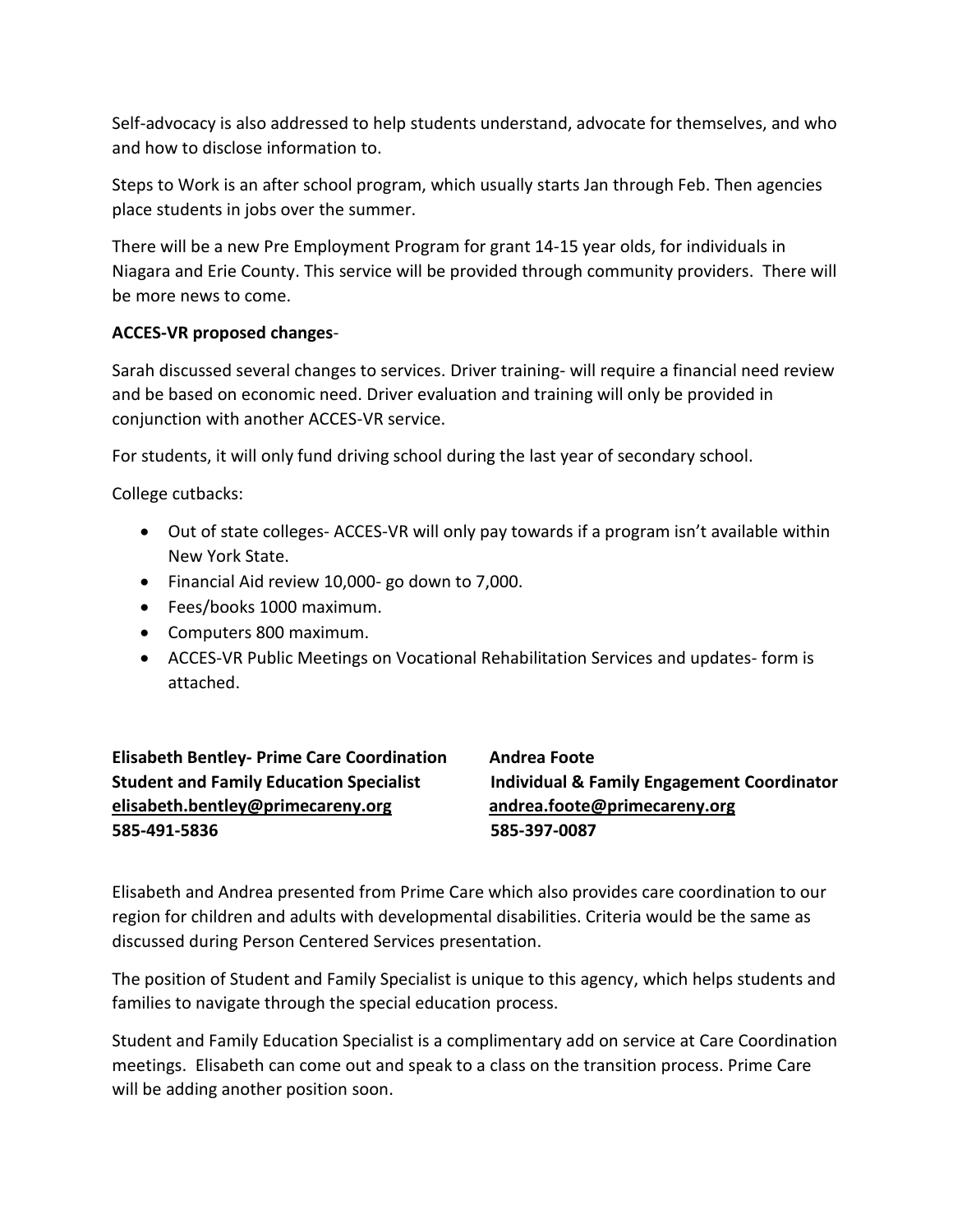Prime Care uses weighted caseloads for their Care Coordinators, some people have extended needs, events increase and decrease needs.

Prime Care has Care Manager Assistant position to support care managers and their caseload. This ensures that caseloads are balanced and manageable for Care Managers.

Prime Care has clinical teams in each region, which include: Clinical Support Specialists (Behavioral Health), LMSW's, and RN's. They will complete clinical case reviews as needed to provide additional levels of perspective, support, and expertise.

Prime Care is on track with OPWDD expectation for Life Plan completion. They have quality audits on Life Plans being completed internally through their Quality Assurance Department.

Call the Referral line to speak with an Enrollment Coordinator or fill out the form on Prime Care's website (primecareny.org).

An Enrollment Coordinator can assist with the OPWDD eligibility process. Care Coordination is funded primarily by Medicaid. An Enrollment Coordinator can help with the Medicaid process as well.

## **Referral line for WNY: 716-345-2719**

**Bryna May, LMHC Single Point of Access Program (SPOA) Contact Senior Licensed Clinician Bryna.May@NiagaraCounty.com 716-439-7410**

Bryna discussed the various supports and services available to children and families through SPOA. Bryna discussed the new state change. Goal is to keep children home and out of residential care.

Criteria for CSPOA:

- Ages 5 to 20
- Willingness to participate in services
- Has Serious Emotional Disturbance (SED) diagnosis or suspicion of mental health diagnosis.
- Extended Impairment of functioning.

Bryna discussed services accessible through CSPOA:

- Child and Family Treatment and Support Services
- Home and Community Case Services- via Care Management
- Community psychiatric support and treatment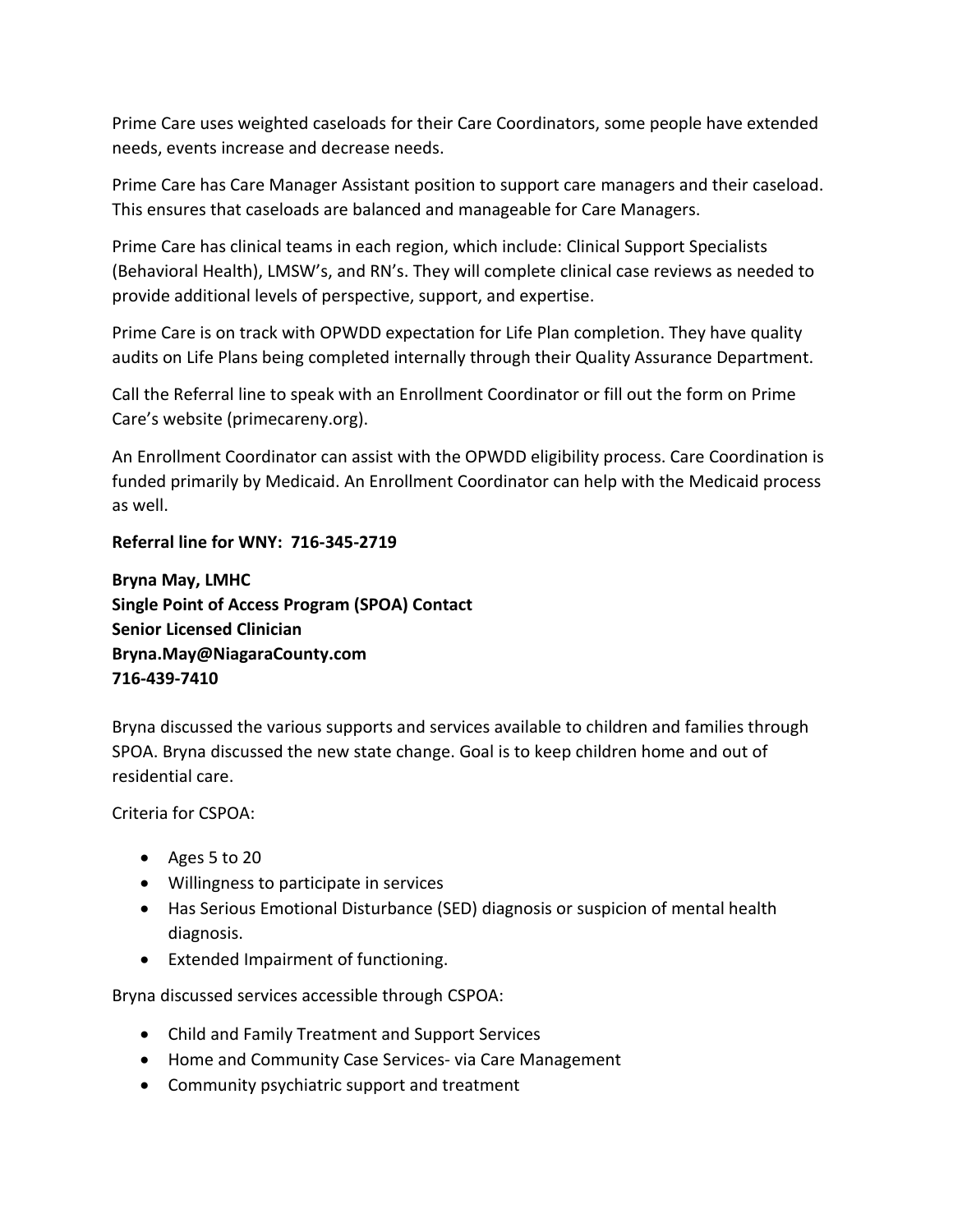- Psychosocial rehabilitation services
- Mobile Integration Team
- Community Crisis Intervention
- Care Management
- Family Support
- In Home Respite Services
- Multi-systemic Therapy
- Non-Medicaid Care Management
- Children and Youth Evaluation Service-CYES

Bryna spoke about Heath Homes Care Management, which participants must have Medicaid and Serious Emotional Disturbance (SED), or two chronic conditions.

- Have Medicaid
- Have chronic health, medical, and or mental health conditions.
- SED
- Two chronic medical conditions
- HIV/AIDS
- Complex trauma

Some services provided through Health Home Care Management:

- Explore goals with child and family
- Work with the child and family on their plan of care in order to link to the most appropriate services
- Care Coordination
- Transitional care to make sure families are connected to the services they need.

Bryna discussed Home and Community Based Services (HCBS) and what could be provided through this service:

- Community Habilitation
- Day Hab
- Caregiver and family support services
- Prevocational services, supported employment, respite services, palliative care
- Environmental modifications
- Vehicle modifications, adaptive and assistive equipment to support child's health, welfare and safety.
- Non-medical transportation to services and activities that support goals.